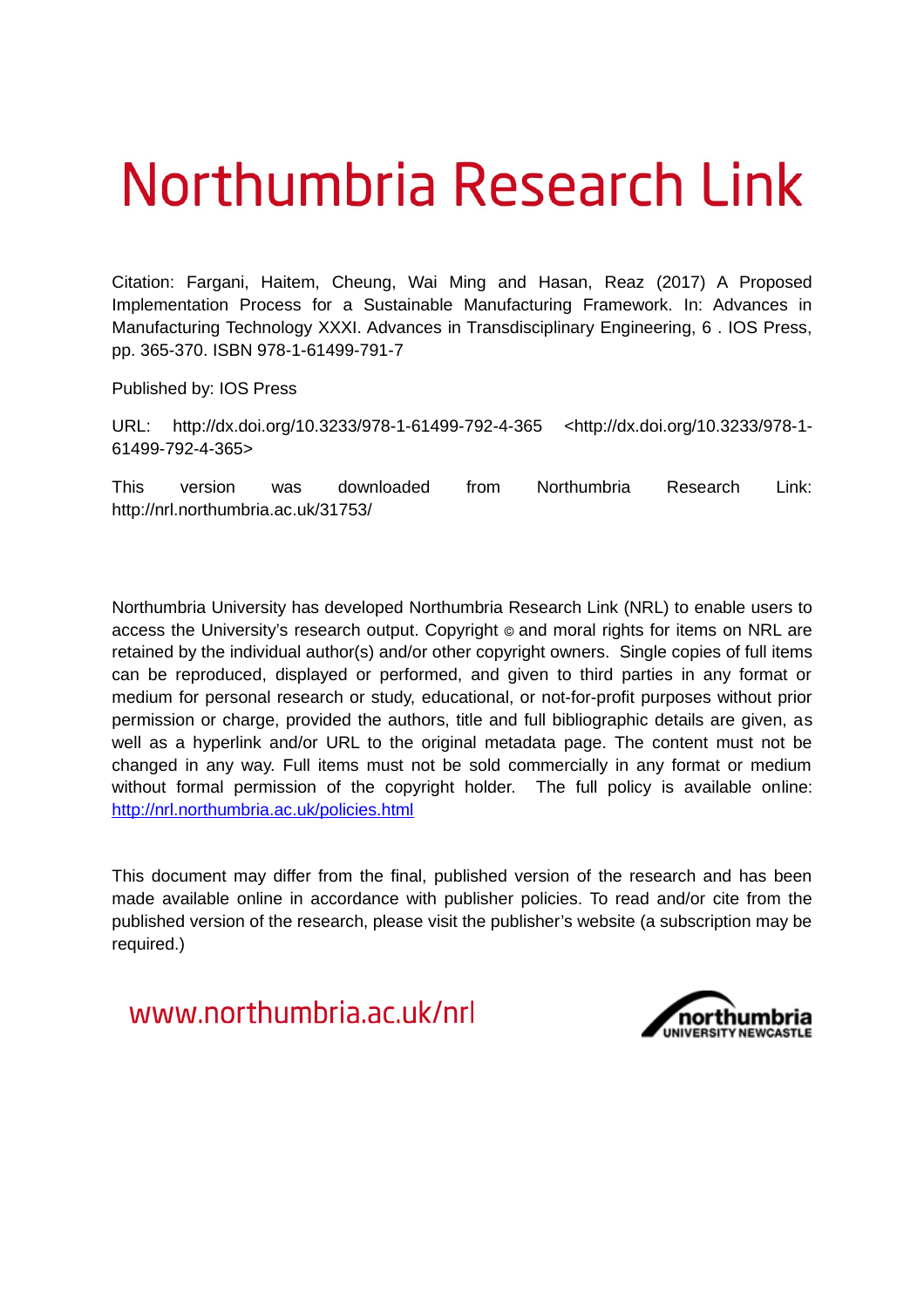# A Proposed Implementation Process for a Sustainable Manufacturing Framework

HAITEM FARGANI  $a,1$ , WAI MING CHEUNG  $^a$  , and REAZ HASAN  $^a$ 

<sup>a</sup> *Department of Mechanical and Construction Engineering, Northumbria University.* 

*UK*

**Abstract**. Trends in modern business management are increasingly pointing toward environmental practices that aim to reduce the impact on the environment and to achieve sustainability. Research in this area has sought to improve the tools and techniques traditionally used to improve operational performance to additionally consider the environmental impact of manufacturing. Green Lean, Environmental Management Systems and Life Cycle Assessment are examples of what manufacturing businesses are using to address the issue. However, a research project conducted by the authors has found that it requires more than just tools and techniques to transform traditional manufacturing into sustainable manufacturing, and a strategic approach is required to align the efforts of environmental and production management. To this end, a framework to integrate life cycle assessment and Lean Six Sigma is proposed. This framework has been developed based on data from questionnaires and interviews in UK manufacturing industry. The aim of this paper is to provide a description of how this framework can be implemented.

**Keywords**. Sustainability, Lean Six Sigma, Life Cycle Assessment, Framework.

# **1. Introduction**

**.** 

The need to achieve sustainability in industrial activities has been recognised due to several factors that continue to increase in importance. These include diminishing resources, customer demand for environmentally friendly products, and stricter environmental regulation [\[1-3\]](#page-6-0). Manufacturers have developed various techniques to manage these factors. Lean Six Sigma (LSS) is at the forefront of techniques to reduce the wastage of resources and focus on customer demand [\[4\]](#page-6-1). However, a shortcoming of LSS is that it is often applied with a focus on internal operations at the manufacturing stage without considering the impact on the other life-cycle stages of extraction, use and disposal. To consider these other stages, the use of life-cycle assessment (LCA) is crucial. Although LSS and LCA have been successfully implemented, the integration of the two techniques has not been extensively researched. Therefore, a research project was initiated to study the integration of LSS and LCA. It was found that the main goal of integration should be to satisfy environmental market requirements, and that the integration needs to be controlled by a strategy [\[5\]](#page-6-2).

<sup>1</sup> Corresponding Author, *Department of Mechanical and Construction Engineering, Northumbria University. Newcastle Upon Tyne, NE1 8ST,UK*. E-mail: haitem.fargani@northumbria.ac.uk.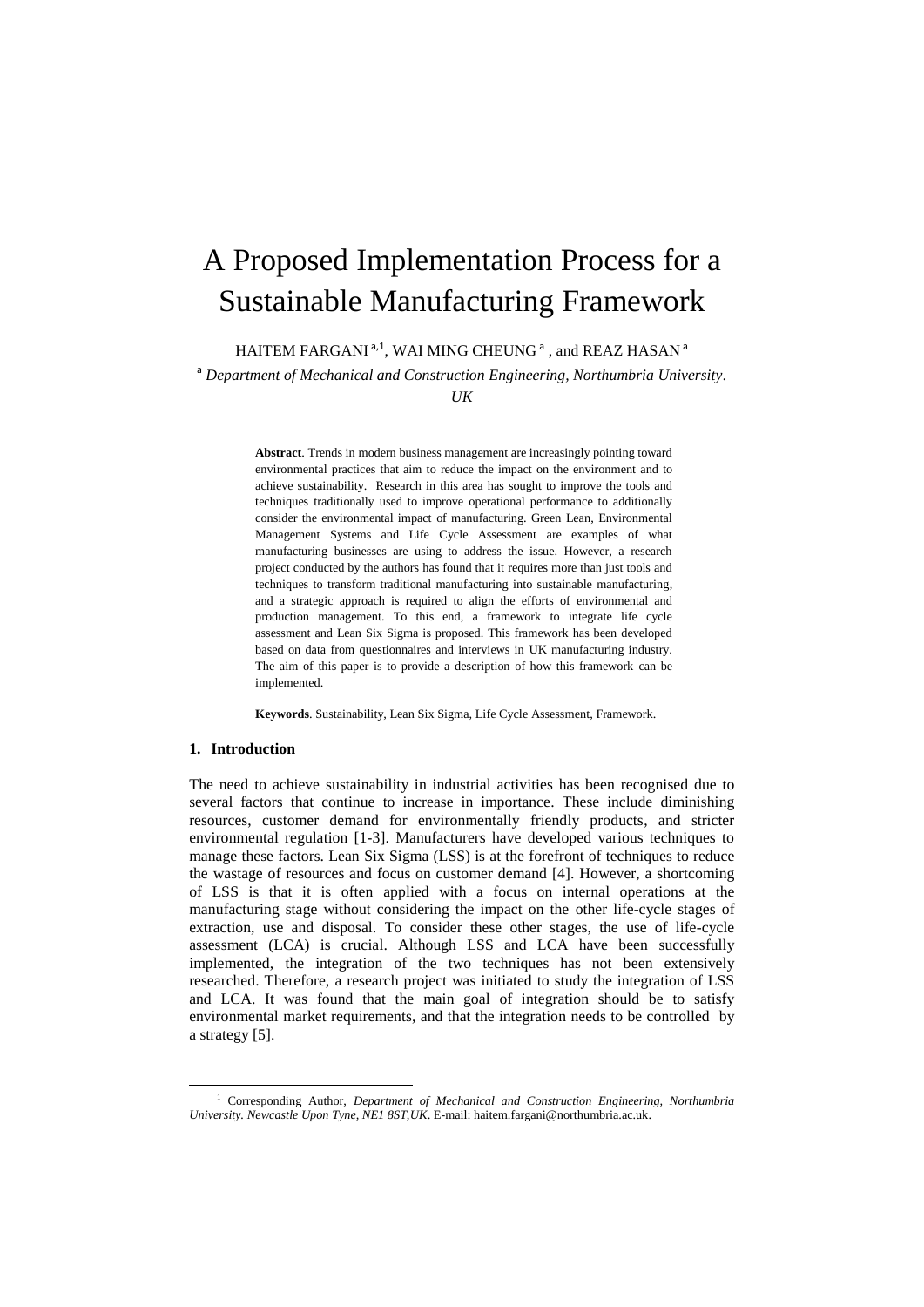#### **2. The Framework**

The framework has been developed in a research study on sustainable manufacturing. It captures relevant concepts and theory from the literature and builds on them using data from a questionnaire survey and interviews conducted in manufacturing industry. The results aided in the design of a framework that enables manufacturers to be sustainable by achieving a strategic fit across the activities of LSS and LCA as shown in Figure 1. Although the framework is expected to bring both tangible and intangible benefits when implemented, the main concern of manufacturers has been always the cost associated with new initiatives. Therefore, particular attention was paid to the cost of implementation using LSS, which is a popular technique and is very likely to already be used in the company. In addition, streamlined LCA was chosen as an alternative to full LCA to reduce time and costs [\[6\]](#page-6-3). The following sections discuss how the framework can be implemented.



**Figure 1**: Framework to integrate LSS and LCA in an environmental strategy to deliver market requirements

## **3. Framework Implementation**

The framework was designed for the purpose of linking LSS and LCA, as there is no existing research in this direction. Furthermore, empirical evidence has shown that linking the two techniques in practice is not common. This research focused on those responsible for executing LSS (the quality or production department), and found that, even in companies where LSS and LCA are implemented, LSS practitioners often do not participate in LCA studies, and the results of these studies are not directly communicated with them. The role of the framework is to provide an approach which would solve this problem. This paper presents a proposed implementation process for the framework as shown in Figure 2. However, there are other possible ways to implement the framework, as the process may vary according to the company's resources and whether it has LSS, LCA, or both. The steps of the suggested implementation in Figure 2 are outlined next.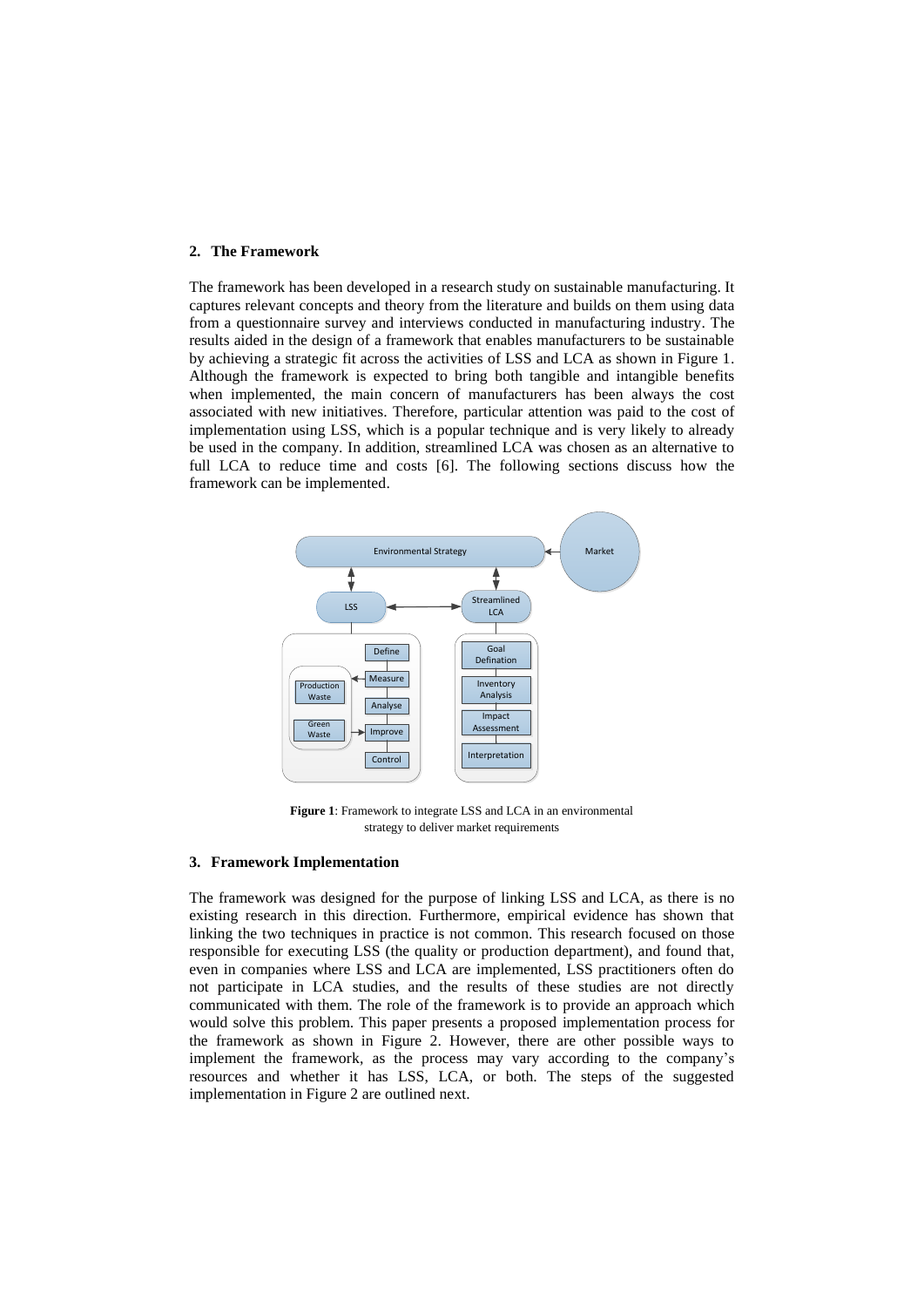## *3.1. Start/environmental strategy*

A company starts by formulating a provisional environmental strategy based on information from the market and production processes. The team responsible for formulating this strategy is cross-functional so as to ensure that all departments are involved in the programme. Market information includes an assessment of the requirements of a company's specific market and its position in that market. In addition to environmental considerations, the environmental strategy should consider all factors that affect its market. A PESTLE (political, economic, social, technological, legal, and environmental) analysis is conducted to consider all market factors [\[7\]](#page-6-4) so that the environmental strategy is not isolated from the corporate strategy. Production information includes the capabilities of the production function. A SWOT (strengthweakness-opportunities-threats) analysis is performed to determine how the production functions can achieve market requirements, and how they can be modified if currently incapable of this. The environmental strategy then proceeds to collect information about the impacts of the company's products on all life cycle stages by conducting a streamlined LCA study as discussed in subsequent steps. Engaging wider staff should also be considered early on in this phase to gain support for sustainability through idea sharing and commitment [\[8\]](#page-6-5).



Information flow

**Figure2**: Proposed process for implementing the framework.

*3.2. LCA goal and scope definition*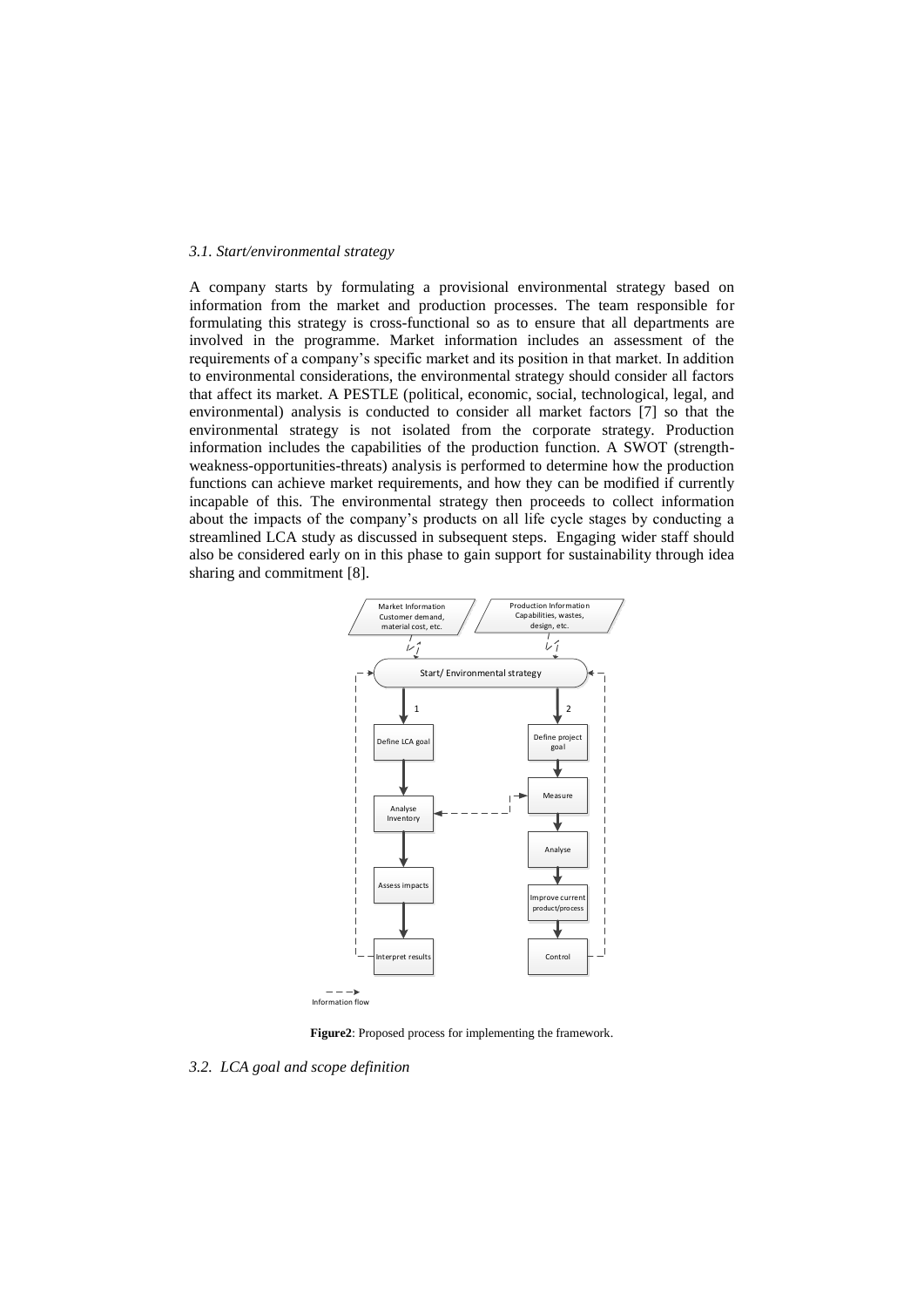General guidelines for conducting an LCA are given in the ISO 14040 standards. In the first phase, the goal of the LCA study is determined based on information from the environmental strategy that defines the type of information needed to support decision making. For example, this can be information about water consumption in a market concerned about water supply, or information about gas emissions in a market concerned about pollution. An LCA study can have more than one goal. It can, for instance, seek to guide new product development to evaluate energy efficiency and CO2 emissions, and simultaneously prepare for product certification. The specificity of data should be determined at this phase to allow for a reliable streamlined study that is not as complicated and time consuming as a detailed LCA [\[9\]](#page-6-6). The scope of the study is also determined in this phase. The stages of the lifecycle are normally materials extraction, manufacturing, use, and disposal, and these are all typically included in the LCA study. However, a company might decide to limit the focus on some stages that it considers more important or has detailed environmental data about. The scope of the study defines the system boundaries, which are determined to include some of the lifecycle stages in detail and information is acquired about the other stages outside the system boundaries from environmental databases such as Ecoinvent.

# *3.3. Inventory analysis*

The lifecycle inventory is quantified in this phase. This includes energy, raw material requirements, waste and emissions for the entire lifecycle of a product. Data about processes within the system's boundaries is collected. This data can be obtained from upgraded LSS tools that include environmental measures as shown by the information arrow in Figure 2. Depending on the scope of the study, the data in this phase is gathered for all stages of the lifecycle, or alternatively is obtained from existing datasets or other similar studies. Supply chain integration is important to facilitate data collection from companies in the supply chain. Data from the manufacturing stage can be obtained from meter readings from equipment, laboratory tests and equipment specifications. Data from the use and disposal stages can be obtained using customer surveys to find, for example, how many times the product is used and how it is disposed of.

#### *3.4. Impact assessment and interpretation*

The impact assessment phase of LCA categorises the large amount of data collected in the previous phase into impact categories such as land use, human health and global warming. Thus, it is possible to compare the different types of waste and emissions by comparing their impacts in different categories. The final task of LCA is to evaluate the results and relate them to the purpose of the study in the interpretation phase, which also checks the data in the previous phases to make adjustments to the study and produce a final report for the environmental strategy.

## *3.5. Amended environmental strategy*

The environmental strategy can now be amended based on the information from the LCA study. The next step is to undertake an LSS project to evaluate the current state of the production functions and propose improvements to move to a future state.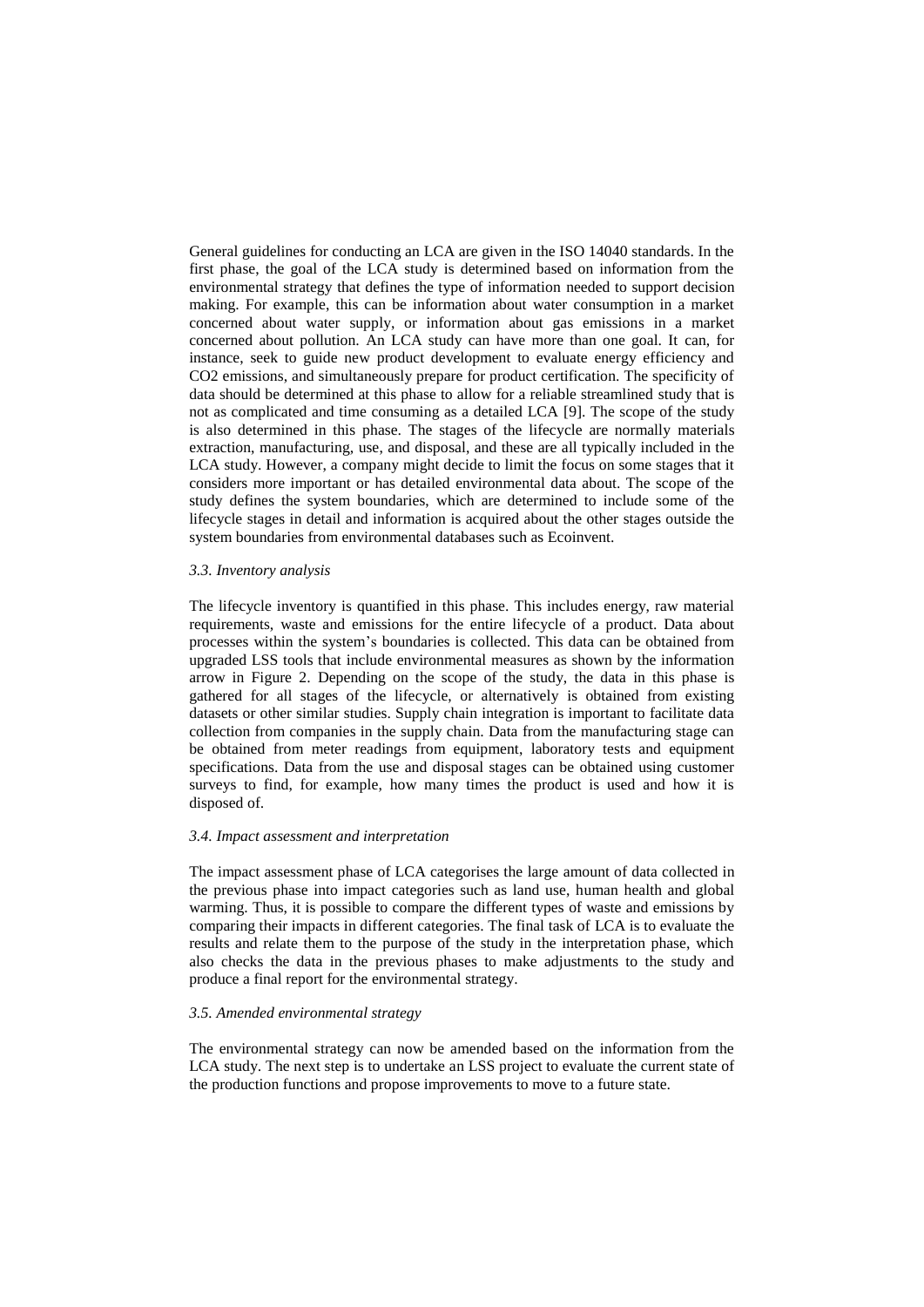# *3.6. Define*

The goal of the define phase of the LSS's DMAIC process is to define the problem and the benefits expected in light of what the environmental strategy has provided. The cross-functional team is required to undertake the project with roles and responsibilities clearly outlined in this phase.

## *3.7. Measure*

The current state is evaluated in this phase. A typical LSS would use tools such as Value Stream Mapping (VSM) and Just-In-Time (JIT) [\[10\]](#page-6-7). However, the framework requires tools that consider environmental impacts so that the measure stage can feed data into the inventory analysis of the LCA study. Tools such as Environmental Value Stream Mapping (EVSM) have been developed for this purpose [\[11,](#page-6-8) [12\]](#page-6-9). Other tools such as JIT can be altered to consider road congestion and CO2 emissions [\[13\]](#page-6-10). Upgrading the tools of the measurement phase to include environmental measures would stream information to the inventory analysis of LCA, which is beneficial for the company as time and resources are not wasted on doing the same task twice.

#### *3.8. Analyse*

This phase of the project analyses the data collected in the previous stage. Statistical analysis is performed to explore the problem in detail and identify variables that affect the process variation. Variables that are related to environmental performance would be considered alongside typical production variables. For example, a typical LSS would focus in its analysis on bottlenecks to improve throughput, but in the framework the environmental strategy sets guidance to also consider areas of significant environmental impact. Moreover, the typical cost-benefit analysis that estimates the benefits and costs of proposed improvements should be modified to include environmental impacts. The company's allocated budget for environmental improvements should be used to offset the costs of environmental improvements in the cost-benefit analysis.

#### *3.9. Improve and control*

The goal of these two phases is to implement improvements to the current state and activate control plans to document procedures and ensure that the improvements are sustainable. The documentation procedure to be adopted should follow the ISO14000 standards for environmental management systems. [Karapetrovic and Willborn \[14\]](#page-6-11) suggest that an integrated system of ISO9000 and ISO14000 (EMS) is required to meet the requirements of both systems with less time, effort, and conflict.

 The present study argues that LSS is important to support the implementation of LCA recommendations, and this support can be achieved by means of actions that ensure the LCA findings are addressed in the improve and control stages. Incorporating environmental education into LSS training programme is an example of how LSS can support LCA. Measures that statistically monitor the impact of the improvements in economic and environmental performances should be implemented in the control phase so as to constantly feed information to the environmental strategy. The process shown